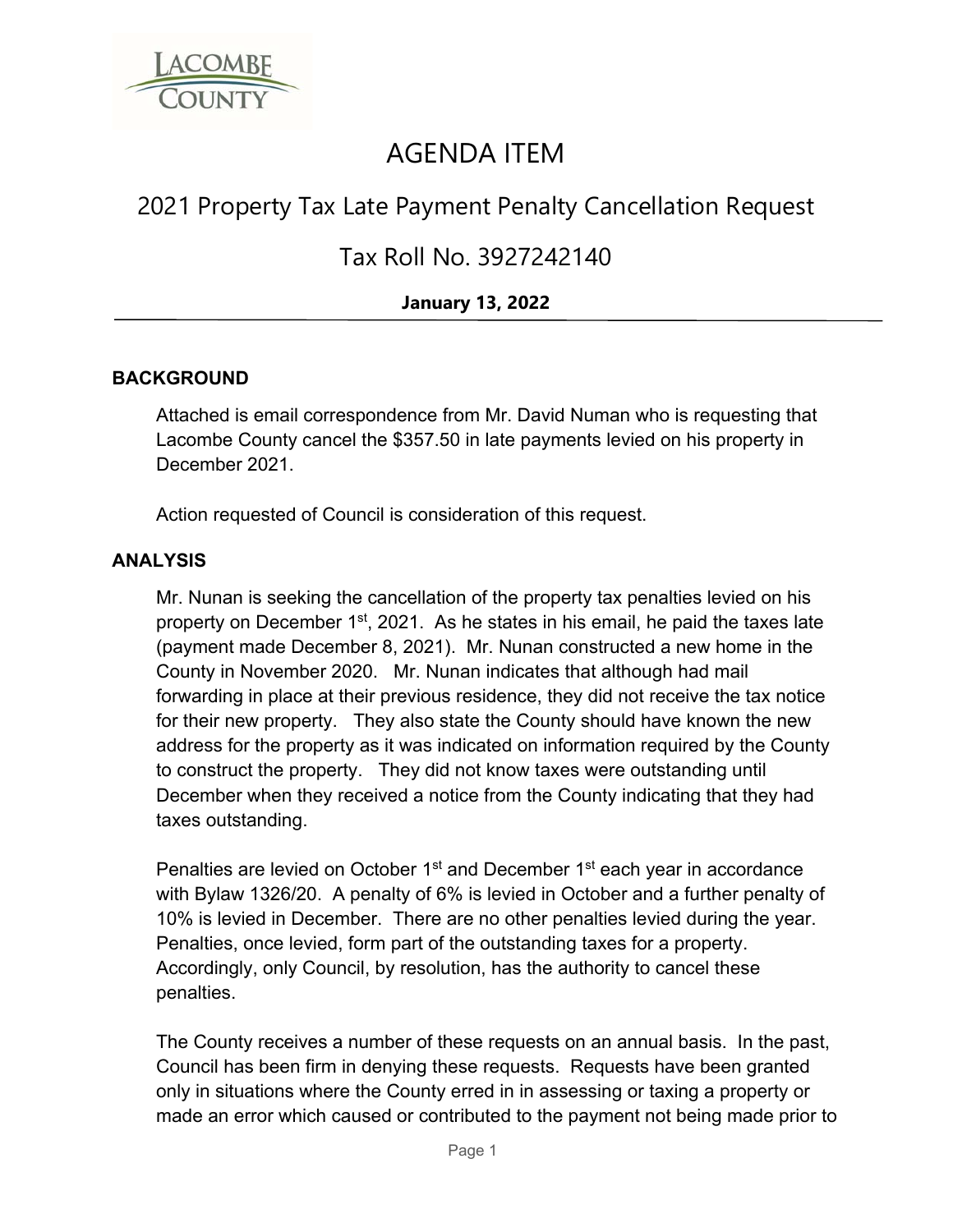

the penalty date. In this case, the tax notice was sent to the address of record in 2020 and 2021 as indicated on the certificate of title issued by land titles. The County, like most municipalities relies on this process as property owners can have a variety of mailing addresses and owner combinations. Once the owner contacted the County, staff sent a copy of the 2021 tax notice and a change of address form to file with Alberta Land Titles to the owner.

The County had already extended the payment deadline from August 31<sup>st</sup> to September 30<sup>th</sup> to reflect the impact of Covid on local taxpayers. If Council were to cancel the penalties levied against this tax account, it may be difficult to defend the denial of future requests involving similar or slightly dissimilar circumstances. As such, Council must be cognizant of the precedent that may be established in doing so.

#### Alternatives:

- 1. Deny the Request (by defeating the proposed resolution) (Administrative recommendation)
- 2. Approve the cancellation of late payment penalties of \$357.50, as requested by the property owner.
- 3. Take other action(s) as determined by Council.

#### **BUDGET IMPLICATIONS**

Any cancellation of late payment penalties will result in a reduction of late payment revenue of a corresponding amount.

#### **LEGISLATIVE RESPONSIBILITIES**

Section 347 (1) of the MGA states that "if a Council considers it equitable to do so, it may, generally or with respect to a particular taxable property or business or a class of taxable property or business, do one or more of the following, with or without conditions a) cancel or reduce tax arrears; b) cancel or refund all or any part of a tax; or c) defer the collection of a tax".